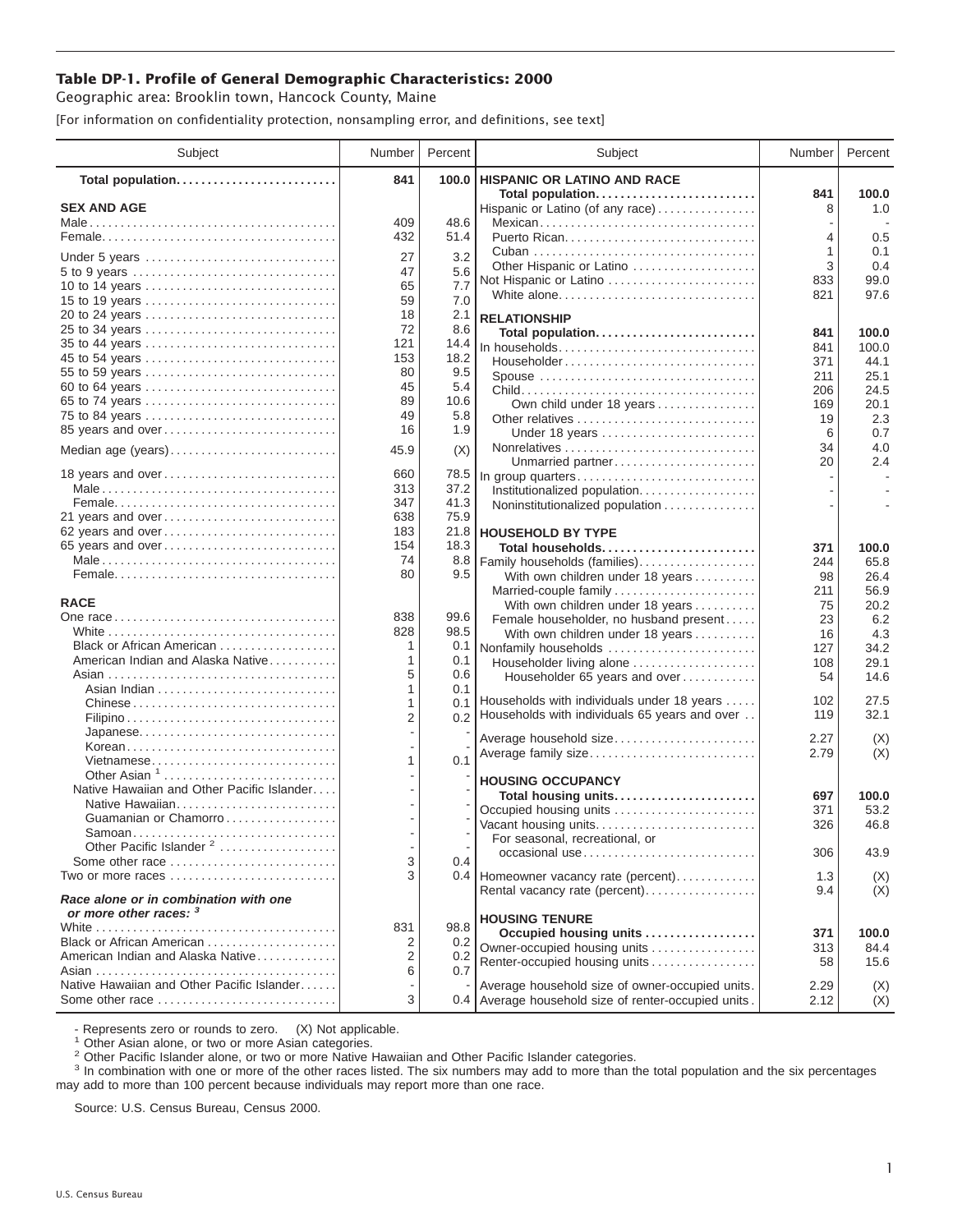## **Table DP-2. Profile of Selected Social Characteristics: 2000**

Geographic area: Brooklin town, Hancock County, Maine

[Data based on a sample. For information on confidentiality protection, sampling error, nonsampling error, and definitions, see text]

| Subject                                                     | Number     | Percent       | Subject                                                              | Number                           | Percent     |
|-------------------------------------------------------------|------------|---------------|----------------------------------------------------------------------|----------------------------------|-------------|
| <b>SCHOOL ENROLLMENT</b>                                    |            |               | <b>NATIVITY AND PLACE OF BIRTH</b>                                   |                                  |             |
| Population 3 years and over                                 |            |               | Total population                                                     | 853                              | 100.0       |
| enrolled in school                                          | 193        |               |                                                                      | 821                              | 96.2        |
| Nursery school, preschool                                   | 9          | 4.7           | Born in United States                                                | 813                              | 95.3        |
| Kindergarten                                                | 6          | 3.1           | State of residence                                                   | 411                              | 48.2        |
| Elementary school (grades 1-8)                              | 97<br>54   | 50.3<br>28.0  | Different state<br>Born outside United States                        | 402<br>8                         | 47.1        |
| College or graduate school                                  | 27         |               | 14.0   Foreign born                                                  | 32                               | 0.9<br>3.8  |
|                                                             |            |               | Entered 1990 to March 2000                                           | 7                                | 0.8         |
| <b>EDUCATIONAL ATTAINMENT</b>                               |            |               | Naturalized citizen                                                  | 21                               | 2.5         |
| Population 25 years and over                                | 630        | 100.0         |                                                                      | 11                               | 1.3         |
| Less than 9th grade                                         | 30         | 4.8           | <b>REGION OF BIRTH OF FOREIGN BORN</b>                               |                                  |             |
| 9th to 12th grade, no diploma                               | 28         | 4.4           | Total (excluding born at sea)                                        | 32                               | 100.0       |
| High school graduate (includes equivalency)                 | 135        | 21.4          |                                                                      | 19                               | 59.4        |
| Some college, no degree<br>Associate degree                 | 157<br>31  | 24.9<br>4.9   |                                                                      |                                  |             |
|                                                             | 148        | 23.5          |                                                                      |                                  |             |
| Graduate or professional degree                             | 101        | 16.0          |                                                                      |                                  |             |
|                                                             |            |               |                                                                      | 6                                | 18.8        |
| Percent high school graduate or higher                      | 90.8       | (X)           | Northern America                                                     | 7                                | 21.9        |
| Percent bachelor's degree or higher                         | 39.5       | (X)           | <b>LANGUAGE SPOKEN AT HOME</b>                                       |                                  |             |
| <b>MARITAL STATUS</b>                                       |            |               | Population 5 years and over                                          | 815                              | 100.0       |
| Population 15 years and over                                | 704        | 100.0         |                                                                      | 779                              | 95.6        |
| Never married                                               | 135        | 19.2          | Language other than English                                          | 36                               | 4.4         |
| Now married, except separated                               | 427        | 60.7          | Speak English less than "very well"                                  | 13                               | 1.6         |
| Separated                                                   | 2          | 0.3           | Spanish                                                              | 13<br>7                          | 1.6<br>0.9  |
|                                                             | 71         | 10.1          | Speak English less than "very well"<br>Other Indo-European languages | 23                               | 2.8         |
|                                                             | 55         | 7.8           | Speak English less than "very well"                                  | 6                                | 0.7         |
|                                                             | 69<br>37   | 9.8<br>5.3    | Asian and Pacific Island languages                                   |                                  |             |
|                                                             |            |               | Speak English less than "very well"                                  |                                  |             |
| <b>GRANDPARENTS AS CAREGIVERS</b>                           |            |               |                                                                      |                                  |             |
| Grandparent living in household with                        |            |               | <b>ANCESTRY (single or multiple)</b><br>Total population             | 853                              | 100.0       |
| one or more own grandchildren under                         |            |               | Total ancestries reported                                            | 938                              | 110.0       |
|                                                             | 13<br>6    | 100.0<br>46.2 |                                                                      | 3                                | 0.4         |
| Grandparent responsible for grandchildren                   |            |               |                                                                      | 2                                | 0.2         |
| <b>VETERAN STATUS</b>                                       |            |               |                                                                      |                                  |             |
| Civilian population 18 years and over                       | 661        | 100.0         |                                                                      | 6                                | 0.7         |
| Civilian veterans                                           | 105        | 15.9          |                                                                      | 270                              | 31.7<br>6.2 |
|                                                             |            |               | French (except Basque) <sup>1</sup><br>French Canadian <sup>1</sup>  | 53<br>8                          | 0.9         |
| <b>DISABILITY STATUS OF THE CIVILIAN</b>                    |            |               |                                                                      | 79                               | 9.3         |
| NONINSTITUTIONALIZED POPULATION<br>Population 5 to 20 years | 171        | 100.0         |                                                                      |                                  |             |
| With a disability                                           | 14         | 8.2           |                                                                      | 7                                | 0.8         |
| Population 21 to 64 years                                   | 482        | 100.0         |                                                                      | 122                              | 14.3        |
| With a disability                                           | 48         | 10.0          |                                                                      | 41                               | 4.8         |
|                                                             | 52.1       | (X)           | Norwegian                                                            | $\overline{2}$<br>$\overline{4}$ | 0.2<br>0.5  |
|                                                             | 434        | 90.0          |                                                                      | 20                               | 2.3         |
|                                                             | 80.4       | (X)           |                                                                      | 8                                | 0.9         |
| Population 65 years and over                                | 162        | 100.0         |                                                                      | 11                               | 1.3         |
| With a disability                                           | 38         | 23.5          |                                                                      | 20                               | 2.3         |
|                                                             |            |               |                                                                      | 62                               | 7.3         |
| <b>RESIDENCE IN 1995</b>                                    |            |               |                                                                      |                                  |             |
| Population 5 years and over                                 | 815        | 100.0         | Subsaharan African                                                   |                                  |             |
| Same house in 1995<br>Different house in the U.S. in 1995   | 590<br>217 | 72.4<br>26.6  |                                                                      | 21<br>11                         | 2.5<br>1.3  |
| Same county                                                 | 93         | 11.4          |                                                                      |                                  |             |
|                                                             | 124        | 15.2          | United States or American                                            | 91                               | 10.7        |
|                                                             | 37         |               |                                                                      | 5                                | 0.6         |
| Different state                                             | 87         | 10.7          | West Indian (excluding Hispanic groups)                              |                                  |             |
|                                                             | 8          |               |                                                                      | 92                               | 10.8        |

-Represents zero or rounds to zero. (X) Not applicable. 1 The data represent a combination of two ancestries shown separately in Summary File 3. Czech includes Czechoslovakian. French includes Alsatian. French Canadian includes Acadian/Cajun. Irish includes Celtic.

Source: U.S. Bureau of the Census, Census 2000.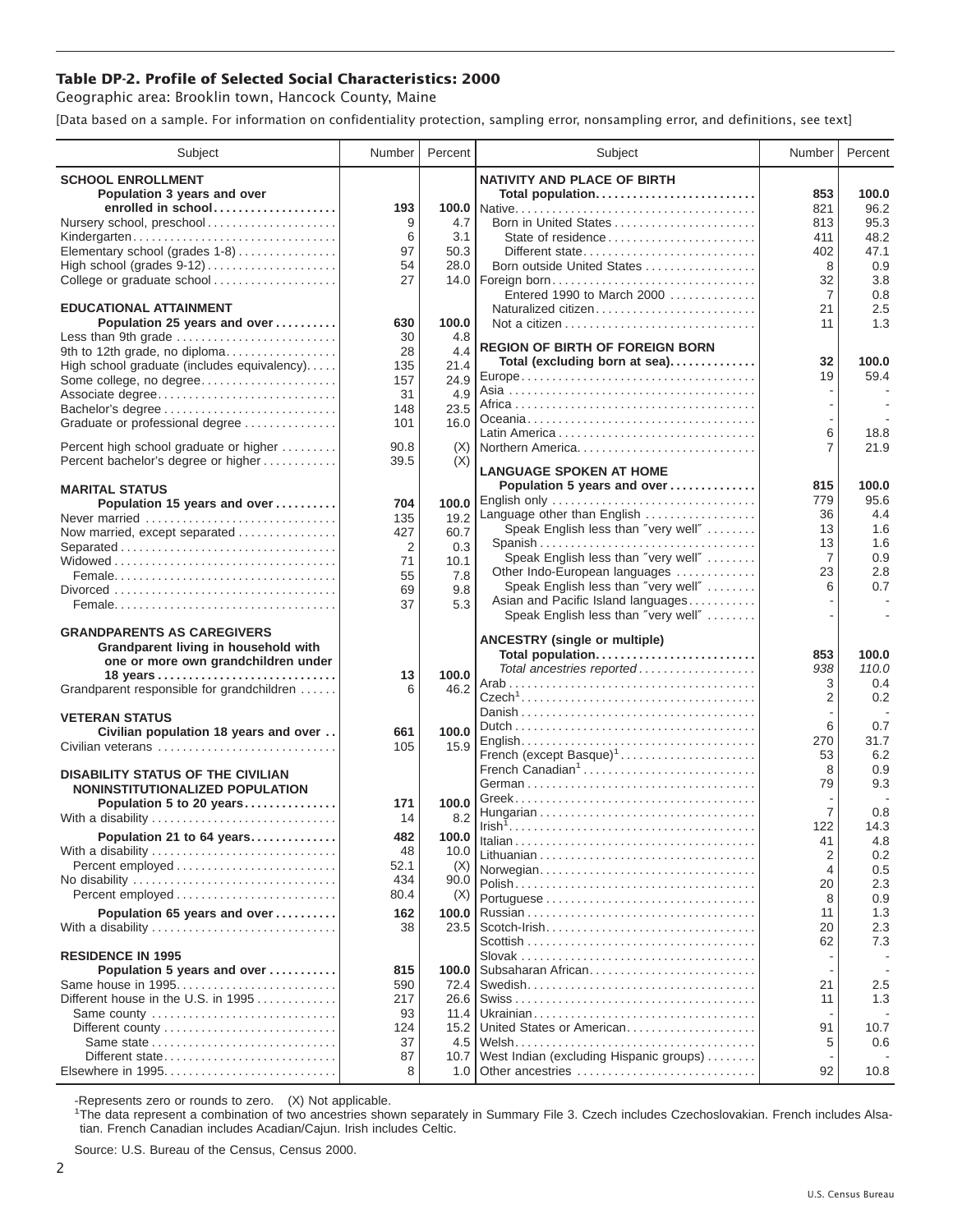## **Table DP-3. Profile of Selected Economic Characteristics: 2000**

Geographic area: Brooklin town, Hancock County, Maine [Data based on a sample. For information on confidentiality protection, sampling error, nonsampling error, and definitions, see text]

| Subject                                                                         | Number         | Percent | Subject                                                                                | Number         | Percent |
|---------------------------------------------------------------------------------|----------------|---------|----------------------------------------------------------------------------------------|----------------|---------|
| <b>EMPLOYMENT STATUS</b>                                                        |                |         | <b>INCOME IN 1999</b>                                                                  |                |         |
| Population 16 years and over                                                    | 692            | 100.0   | Households                                                                             | 372            | 100.0   |
| In labor force                                                                  | 435            | 62.9    |                                                                                        | 37             | 9.9     |
| Civilian labor force                                                            | 435            |         |                                                                                        | 22             | 5.9     |
|                                                                                 | 419            |         |                                                                                        | 59             | 15.9    |
| Employed                                                                        |                |         |                                                                                        |                |         |
|                                                                                 | 16             |         |                                                                                        | 53             | 14.2    |
| Percent of civilian labor force                                                 | 3.7            |         | $(X)$ \\ \$35,000 to \$49,999                                                          | 59             | 15.9    |
|                                                                                 |                |         | \$50,000 to \$74,999                                                                   | 77             | 20.7    |
| Not in labor force                                                              | 257            |         |                                                                                        | 33             | 8.9     |
| Females 16 years and over                                                       | 367            | 100.0   | \$100,000 to \$149,999                                                                 | 20             | 5.4     |
| In labor force $\ldots \ldots \ldots \ldots \ldots \ldots \ldots \ldots \ldots$ | 213            | 58.0    | \$150,000 to \$199,999                                                                 | 3              | 0.8     |
| Civilian labor force                                                            | 213            | 58.0    | \$200,000 or more                                                                      | 9              | 2.4     |
| Employed                                                                        | 200            | 54.5    | Median household income (dollars)                                                      | 36,786         | (X)     |
|                                                                                 |                |         |                                                                                        |                |         |
| Own children under 6 years                                                      | 36             | 100.0   | With earnings                                                                          | 293            | 78.8    |
| All parents in family in labor force                                            | 24             | 66.7    | Mean earnings $(dollars)1$                                                             | 37,580         | (X)     |
|                                                                                 |                |         | With Social Security income                                                            | 138            | 37.1    |
| <b>COMMUTING TO WORK</b>                                                        |                |         | Mean Social Security income $(dollars)^1$                                              | 10,251         | (X)     |
| Workers 16 years and over                                                       | 411            |         | 100.0 With Supplemental Security Income                                                | 5              | 1.3     |
| Car, truck, or van - - drove alone                                              | 292            | 71.0    | Mean Supplemental Security Income                                                      |                |         |
| Car, truck, or van - - carpooled                                                | 40             | 9.7     | $\text{(dollars)}^1 \dots \dots \dots \dots \dots \dots \dots \dots \dots \dots \dots$ | 7,700          | (X)     |
| Public transportation (including taxicab)                                       |                |         | With public assistance income                                                          | 11             | 3.0     |
|                                                                                 | 22             | 5.4     | Mean public assistance income $(dollars)1 \ldots$ .                                    | 2,164          | (X)     |
| Other means                                                                     | $\overline{2}$ |         | 0.5 With retirement income                                                             | 69             | 18.5    |
| Worked at home                                                                  | 55             | 13.4    | Mean retirement income $(dollars)1$                                                    | 23,412         | (X)     |
| Mean travel time to work $(minutes)^1$                                          | 19.5           | (X)     |                                                                                        |                |         |
|                                                                                 |                |         |                                                                                        | 248            | 100.0   |
| <b>Employed civilian population</b>                                             |                |         | Less than \$10,000                                                                     | 15             | 6.0     |
| 16 years and over                                                               | 419            |         |                                                                                        | $\overline{4}$ | 1.6     |
| <b>OCCUPATION</b>                                                               |                |         | \$15,000 to \$24,999                                                                   | 30             | 12.1    |
| Management, professional, and related                                           |                |         | \$25,000 to \$34,999                                                                   | 36             | 14.5    |
|                                                                                 | 156            |         | $37.2$ \ \$35,000 to \$49,999                                                          | 45             | 18.1    |
| Service occupations                                                             | 65             |         |                                                                                        | 62             | 25.0    |
| Sales and office occupations                                                    | 84             |         |                                                                                        | 29             | 11.7    |
| Farming, fishing, and forestry occupations                                      | 23             |         |                                                                                        | 18             | 7.3     |
| Construction, extraction, and maintenance                                       |                |         |                                                                                        | 3              | 1.2     |
|                                                                                 |                |         | \$150,000 to \$199,999                                                                 |                |         |
| occupations                                                                     | 49             |         | 11.7 \$200,000 or more                                                                 | 6              | 2.4     |
| Production, transportation, and material moving                                 |                |         | Median family income (dollars)                                                         | 46,591         | (X)     |
| occupations                                                                     | 42             | 10.0    | Per capita income $(dollars)1$                                                         | 21,704         | (X)     |
|                                                                                 |                |         | Median earnings (dollars):                                                             |                |         |
| <b>INDUSTRY</b>                                                                 |                |         |                                                                                        | 30.250         |         |
| Agriculture, forestry, fishing and hunting,                                     |                |         | Male full-time, year-round workers                                                     |                | (X)     |
|                                                                                 | 25             | 6.0     | Female full-time, year-round workers                                                   | 23,750         | (X)     |
|                                                                                 | 35             | 8.4     |                                                                                        | Number         | Percent |
| Manufacturing                                                                   | 56             | 13.4    |                                                                                        | below          | below   |
| Wholesale trade                                                                 | 6              | 1.4     |                                                                                        | poverty        | poverty |
| Retail trade                                                                    | 46             | 11.0    | Subject                                                                                | level          | level   |
| Transportation and warehousing, and utilities                                   | $\overline{7}$ | 1.7     |                                                                                        |                |         |
|                                                                                 | 49             | 11.7    |                                                                                        |                |         |
| Finance, insurance, real estate, and rental and                                 |                |         | <b>POVERTY STATUS IN 1999</b>                                                          |                |         |
|                                                                                 | 6              | 1.4     | Families                                                                               | 17             | 6.9     |
| Professional, scientific, management, adminis-                                  |                |         | With related children under 18 years                                                   | 10             | 9.3     |
| trative, and waste management services                                          | 50             | 11.9    | With related children under 5 years                                                    | 6              | 26.1    |
| Educational, health and social services                                         | 87             | 20.8    |                                                                                        |                |         |
| Arts, entertainment, recreation, accommodation                                  |                |         | Families with female householder, no                                                   |                |         |
| and food services                                                               | 22             | 5.3     | husband present                                                                        | 8              | 36.4    |
| Other services (except public administration)                                   | 22             | 5.3     | With related children under 18 years                                                   | 8              | 47.1    |
| Public administration                                                           | 8              | 1.9     | With related children under 5 years                                                    | 6              | 75.0    |
|                                                                                 |                |         |                                                                                        |                |         |
| <b>CLASS OF WORKER</b>                                                          |                |         | Individuals                                                                            | 108            | 12.7    |
| Private wage and salary workers                                                 | 265            |         | 63.2 18 years and over                                                                 | 66             | 10.0    |
| Government workers                                                              | 53             | 12.6    | 65 years and over                                                                      | 15             | 9.3     |
| Self-employed workers in own not incorporated                                   |                |         | Related children under 18 years                                                        | 40             | 21.3    |
|                                                                                 | 91             |         |                                                                                        |                |         |
|                                                                                 |                | 21.7    | Related children 5 to 17 years                                                         | 26             | 17.3    |
| Unpaid family workers                                                           | 10             | 2.4     | Unrelated individuals 15 years and over                                                | 39             | 24.5    |

-Represents zero or rounds to zero. (X) Not applicable.

<sup>1</sup>If the denominator of a mean value or per capita value is less than 30, then that value is calculated using a rounded aggregate in the numerator. See text.

Source: U.S. Bureau of the Census, Census 2000.